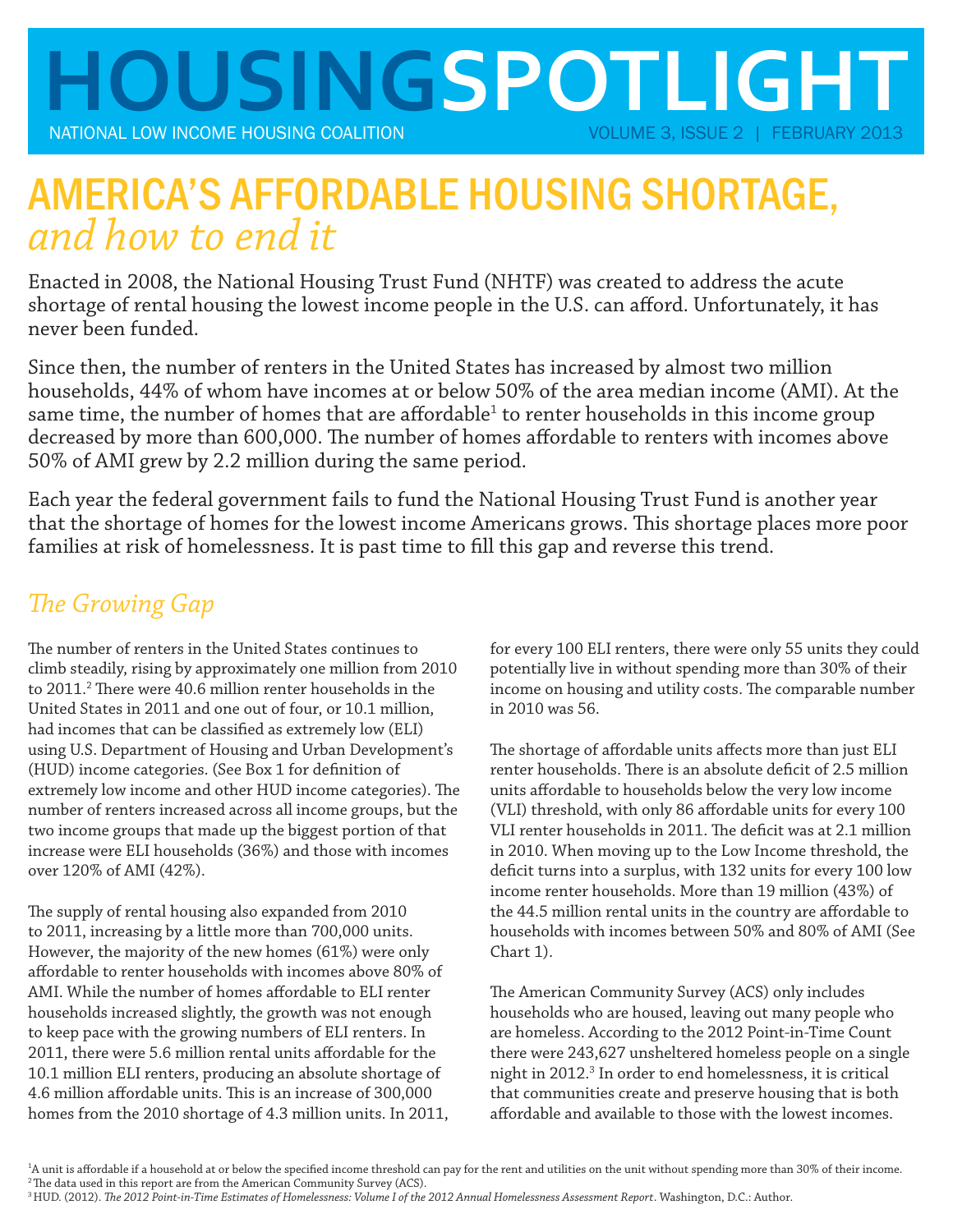### THE PROBLEM

In 2011, there were only 3 million units that were both affordable and available to the 10.1 million ELI *renter households. Seventy-six percent of these families face a severe housing cost burden. Lower income families that spend the majority of their income on rent and utilities are at great risk of homelessness.* 

## **The unavailability of affordable units**

A shortage of 4.6 million homes, while large, does not fully illustrate the reality facing ELI renters. Forty-five percent of units affordable to ELI households are actually occupied by households earning more than 30% of AMI. Furthermore, many of these units may be in poor condition or in neighborhoods that are far away from jobs, good schools, services and public transportation. Finally, there is great variation in affordability among households in the ELI income group. People with incomes at 15% of the area median can afford just half the rent that someone at the full 30% of AMI can afford.

The ACS data allow observation of the number and percentage of higher income renters occupying the most affordable units. This analysis reveals that the true shortage of units for ELI renter households was 7.1 million in 2011. This is an increase from 6.8 million in 2010. This means that there were only 3 million units that were both affordable and available to the 10.1 million ELI renter households in the U.S. in 2011.4 In other words, there were just 30 affordable and available units per 100 ELI renter households.

Households with incomes at or below 50% of AMI face a similar predicament. There are only 57 affordable and available units per 100 renters at the VLI threshold or below as of 2011. This is down slightly from 58 in 2010. Finally, even for households with incomes at or below 80% of AMI, there is a slight deficit of affordable and available units, with 97 for every 100 renters at the Low Income threshold or below.

# **The effects of the shortage**

This analysis shows that the ELI households have the greatest need for affordable housing. This is further confirmed through examination of the housing cost burdens facing renters. If a household spends more than 30% of their income on the cost of rent and utilities they have a housing cost burden, and if they spend more than 50% on these costs, it is a severe housing cost burden.

Overall, renters are more likely to have housing cost burdens than owners, with half of all renters living in unaffordable housing compared to just 28% of homeowners. The lower a household's income, the more likely it is to have a housing cost burden. Nearly nine in ten (88%) ELI renters and 78% of VLI renters have housing cost burdens, compared to just 11% of renter households earning greater than 80% of AMI.

Even more troubling are the high numbers of low income renters forced to spend more than half of their income on their housing costs. Approximately 11.2 million renters have a severe housing cost burden; 68% of them are ELI households and 24% are VLI households. And as of 2011, 76% of the 10.1 million ELI renter households in the U.S. face this problem. This is in sharp contrast to the 1.2% of the almost 15 million renter households earning greater than 80% of AMI who have a severe housing cost burden (See Chart 2).

Lower income families that spend the majority of their income on rent and utilities are at great risk of homelessness. They have no cushion against emergencies or dips in income that are typical of earnings in the low wage work force. At the very least, they do not have money to afford housing plus other basic necessities such as food, medicine, transportation, and childcare.

Another consequence of an inadequate supply of affordable housing is that poor families are forced to live in substandard units that can be unhealthy and unsafe. Or they must move in (double up) with family or friends, which can result in overcrowding and stress. Some families have to live in areas that are distant from jobs and other services, increasing their transportation costs and reducing time spent with family.

# *Who is most affected?*

### *Elderly and Disabled*

Households with extremely low incomes tend to be made up of some of the country's most vulnerable residents. Almost one-third (31%) of all ELI households are headed by a person with a disability, $^5$  and one-fifth (20%) have an elderly<sup>6</sup> member. Furthermore, elderly households and those with disabilities are more likely to fall into the ELI category than non-elderly households and those households without a member with a disability. Thirty-one percent of all elderly households and 41% of those containing a member with a disability are ELI, compared to 24% of non-elderly households and 21% of all households not containing a member with a disability. Many of these households are not in the labor force and have very limited incomes.

### *People of Color*

Black people make up a disproportionate share of ELI renter households. While 19% of all renter households are black, 26% of all ELI renter households are black. If a household is black or Hispanic, they are more likely to be extremely low income than a white household is. Thirty-five percent of all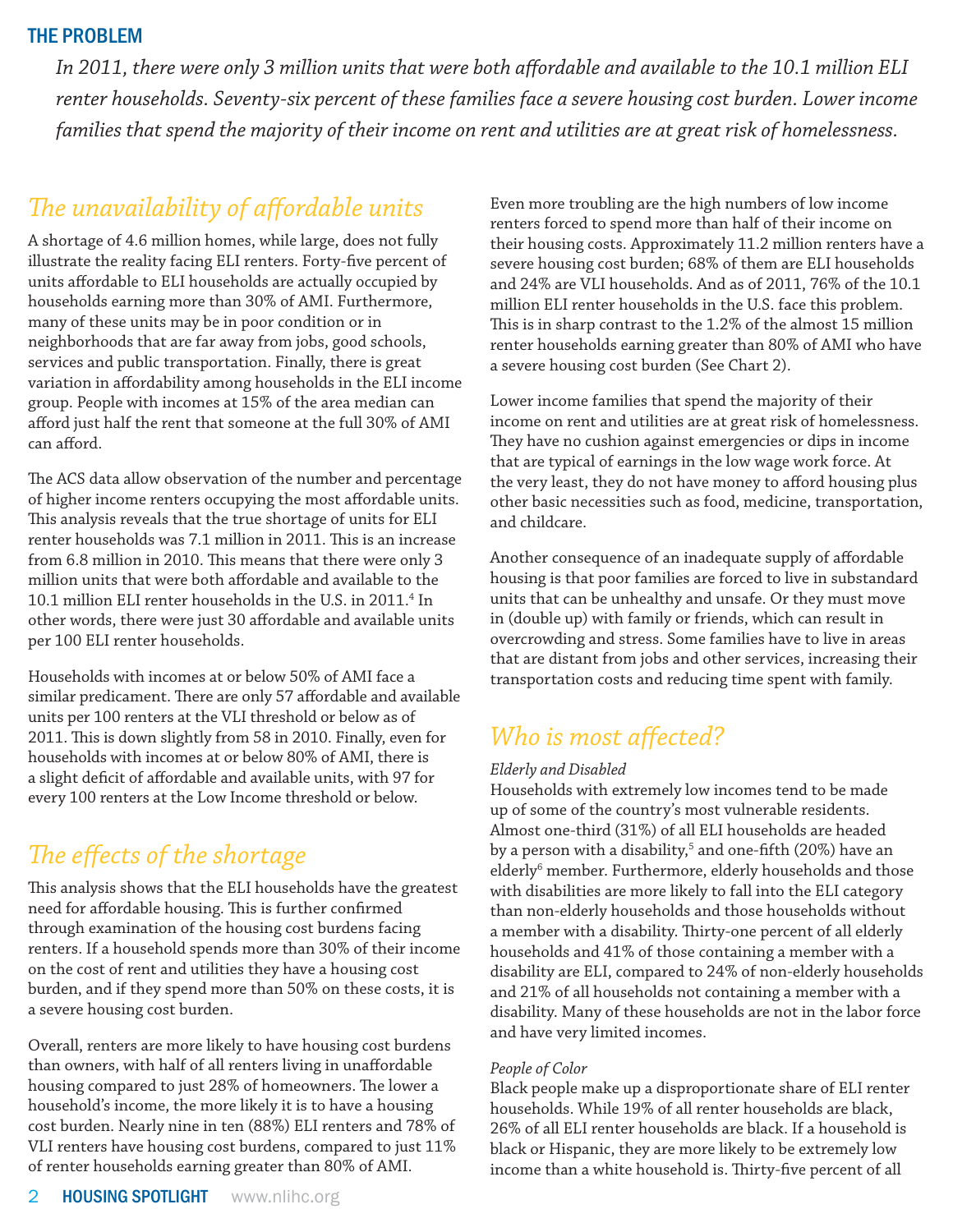### THE SOLUTION

*If funded, the National Housing Trust Fund would provide permanent, dedicated funds for the production, rehabilitation, preservation, and operation of rental homes, at least 75% of which must be aff ordable to ELI households and up to 25% serving VLI households.* 

black households and 27% of all Hispanic households are ELI, compared to just 21% of all white households.

### *Family Status*

There is also a disproportionate number of female-headed households who are ELI. While 28% of ELI renter households are female-headed with children and 28% are single females without children, married couples make up just 13% of this population<sup>7</sup> (See Chart 3).

#### *Veterans*

While veterans make up a relatively small proportion of all ELI renter households (5%), they are just as likely as other ELI renters to experience severe housing cost burden, with 71% of all ELI veteran renter households spending more than half of their income on housing costs. Veterans are more likely than non-veterans to be homeowners than they are to be renters (78% are homeowners vs. 65% of all U.S. households). But ELI veteran homeowners and renters have equal rates of severe housing cost burden (71%).

Veterans are overrepresented in the homeless population. The approximately 21 million veterans in this country make up just 9% of the total U.S. population. However, according to Point-in-Time estimates, there were 67,495 homeless veterans in 2011, 13% of the total homeless population.

### The severity of the shortage varies by state

Examining the affordable shortage at the national level gives us an overall understanding of the severity of the problem, but a state-level analysis reveals that some states have a much wider gap to fill than others. Table 1 shows the number of aff ordable units per 100 renter households at various income thresholds, the number of affordable and available units per 100 renter households at the same income thresholds, and the percent of renters in each income category who experience severe housing cost burdens by state. As was true in 2010, the absolute shortage of affordable units is greatest in the Western states of Nevada, California, Arizona and Colorado, while five of the least populated states (South Dakota, North Dakota, Montana, Wyoming, and West Virginia) have a sufficient supply of ELI affordable units.

However, some of these affordable units may be in areas that are quite far away from job centers, and they might be occupied by higher income households. Table 1 also shows us that in no state are there enough units that are both affordable and available to house all ELI renters. The shortage remains

the greatest in the Western states, but ELI renters in Florida as well as in some Midwestern states, such as Michigan, Wisconsin, and Illinois, also face severe shortages. Wyoming, with just 55 affordable and available units per 100 ELI renter households, has the most units affordable and available to its poorest residents, but has a significant deficit nonetheless. The state comparisons show that the families in the states with the largest deficits of affordable and available units are also the most likely to face a severe housing cost burden.

# *A solvable problem*

While these data depict a bleak situation for the lowest income households in the U.S. this is a problem that can be solved. If funded, the National Housing Trust Fund would provide permanent, dedicated funds for the production, rehabilitation, preservation, and operation of rental homes, at least 75% of which must be affordable to ELI households and up to 25% serving VLI households.

The National Low Income Housing Coalition calls for funding with savings gained from modifications to the mortgage interest deduction. Converting the current tax deduction to a 15% non-refundable tax credit and reducing the size of a mortgage eligible for a tax break from \$1 million to \$500,000 would save the federal government almost \$200 billion over ten years. Not only will these changes expand the number of low and moderate income homeowners who get a tax break, but it would provide enough funds to create millions of affordable rental homes for ELI households. It is possible to end homelessness and assure real housing stability for the poorest American families without increasing federal spending, just using federal housing subsidies in a fairer, more efficient way.

 $^4$  A unit is affordable and available if that unit is affordable and vacant, or if it is currently occupied by a household at or below the defined income threshold.  $5$ The ACS uses six separate variables to identify people with disabilities. These are self-care difficulty, hearing difficulty, vision difficulty, independent living difficulty, ambulatory difficulty, and cognitive difficulty. In this *Housing Spotlight*, someone with one or more of these difficulties is considered a person with a disability. <sup>6</sup> For the purpose of this *Housing Spotlight*, elderly is defined as someone who is at least 62 years old.

<sup>7</sup> U.S. Interagency Council on Homelessness. (2012, December). Report to Congress on Homeless Veterans. Washington, D.C.; Author. www.usich.gov/resources/uploads/ asset\_library/USICH-\_Report\_to\_Congress\_on\_Homeless\_Veterans.pdf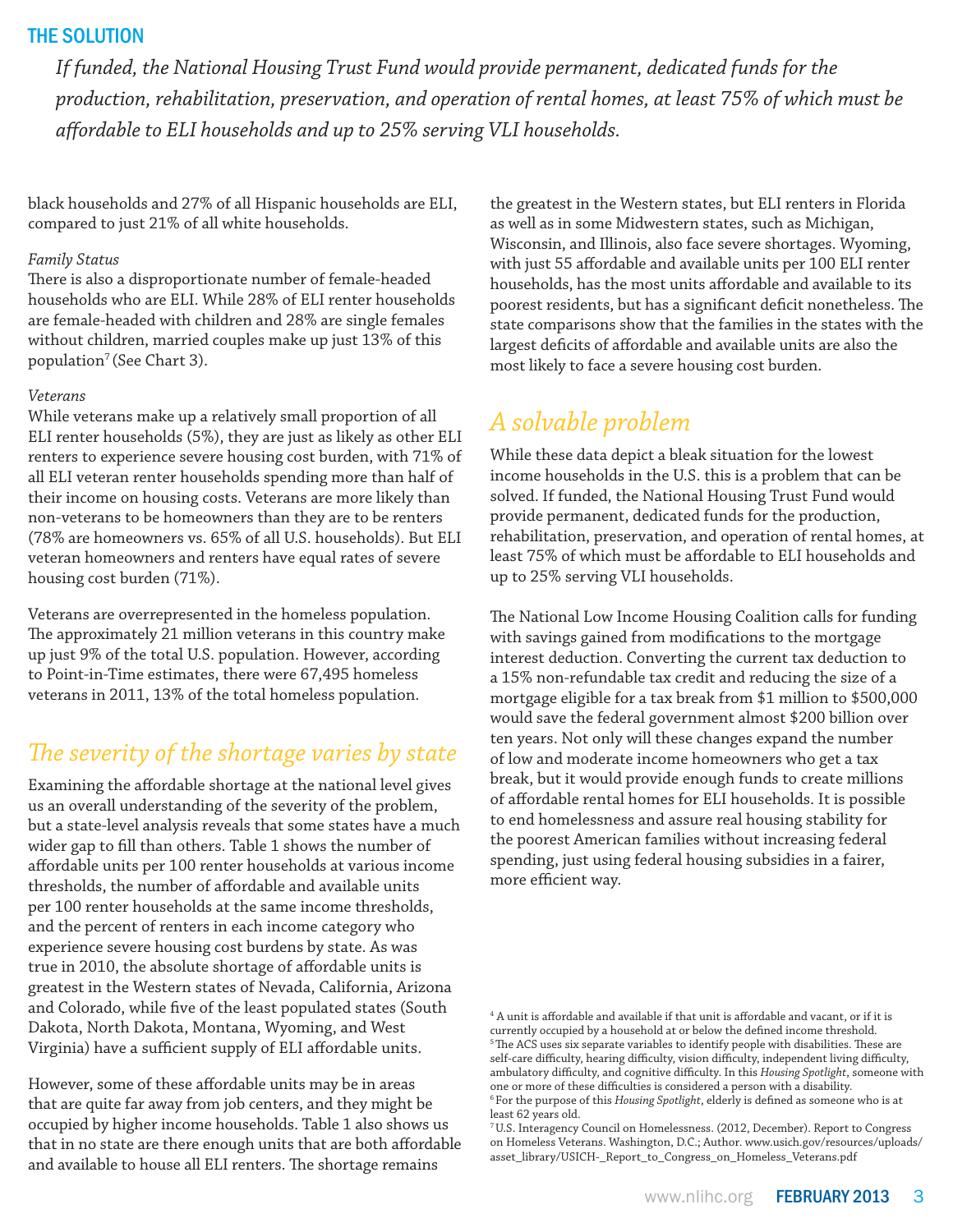# **HOUSINGSPOTLIGHT**

### BOX 1: **Definitions**

AREA MEDIAN INCOME (AMI)

The median family income in the metropolitan or nonmetropolitan area

EXTREMELY LOW INCOME (ELI) Households with incomes at or below 30% AMI

VERY LOW INCOME (VLI) Households with incomes between 30 and 50% AMI

LOW INCOME (LI) Households with incomes between 50 and 80% AMI

NOT LOW INCOMEHouseholds with incomes greater than 80% AMI

COST BURDENSpending more than 30% of income on housing costs

SEVERE COST BURDENSpending more than 50% of income on housing costs

## CHART 2: *Cost Burden & Severe Cost Burden*

by income category (2011)



### CHART 1: *Rental Units & Renters*

by affordability and income categories (in millions, 2011)



Source: NLIHC Tabulations of 2011 American Community Survey (ACS) Public Use Microdata Sample (PUMS).



#### Source: NLIHC Tabulations of 2011 ACS PUMS data.

### NATIONAL LOW INCOME HOUSING COALITION www.nlihc.org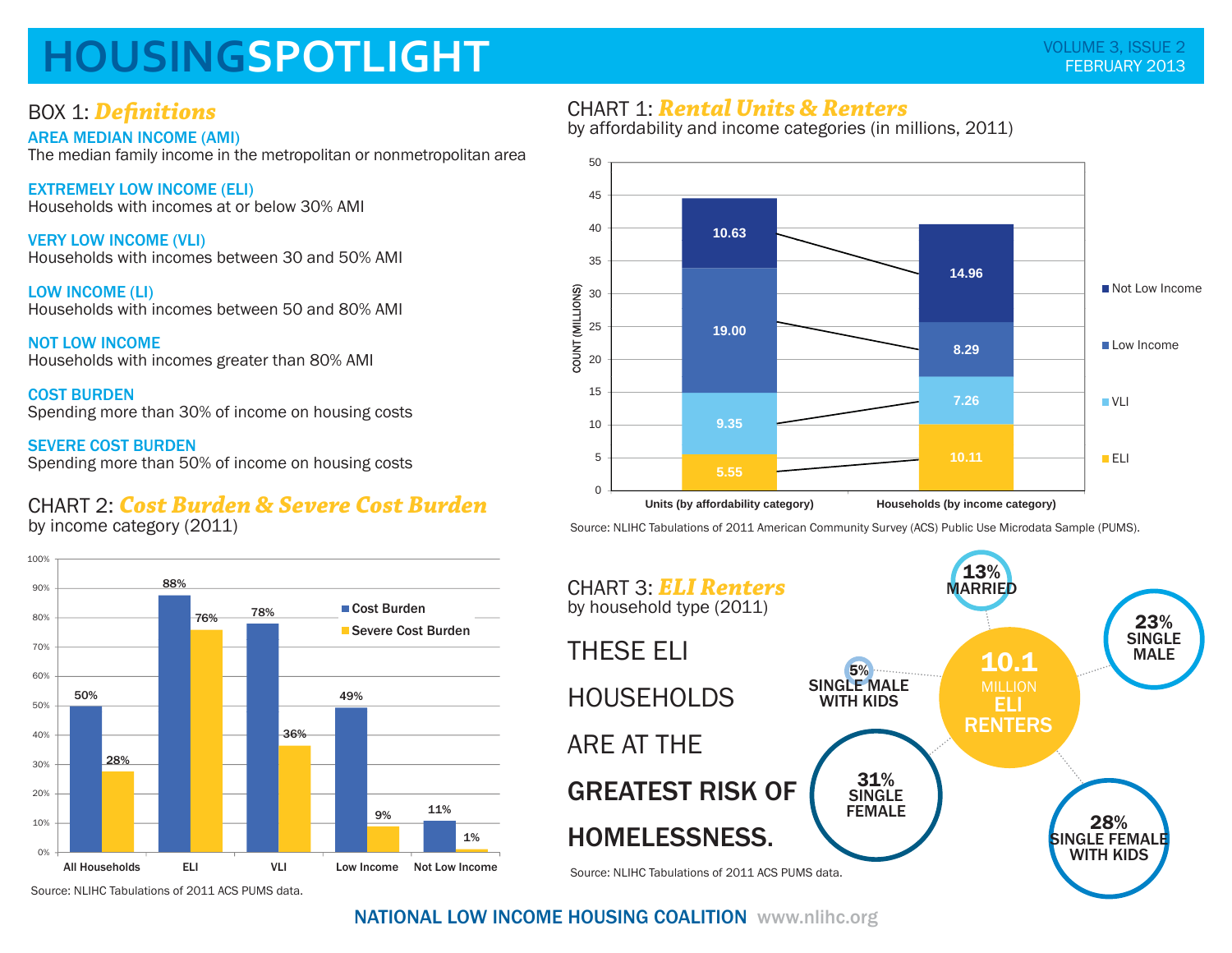## TABLE 1: *State Comparisons*

States in red have less than the national level of affordable and available units per 100 households at or below the ELI threshold.

|                            | AFFORDABLE UNITS PER 100<br>HOUSEHOLDS AT OR BELOW<br>THRESHOLD |          |            | AFFORDABLE AND AVAILABLE<br>UNITS PER 100 HOUSEHOLDS AT<br>OR BELOW THRESHOLD |          |           | % WITHIN EACH INCOME<br>CATEGORY WITH SEVERE<br><b>HOUSING COST BURDEN</b> |            |              |
|----------------------------|-----------------------------------------------------------------|----------|------------|-------------------------------------------------------------------------------|----------|-----------|----------------------------------------------------------------------------|------------|--------------|
| State                      | ELI                                                             | VLI      | LI         | ELI                                                                           | VLI      | LI        | ELI                                                                        | VLI        | LI           |
| Alabama                    | 75                                                              | 111      | 143        | 41                                                                            | 74       | 106       | 74%                                                                        | 31%        | 5%           |
| Alaska                     | 68                                                              | 105      | 155        | 34                                                                            | 62       | 99        | 64%                                                                        | 32%        | 5%           |
| Arizona                    | 41                                                              | 74       | 146        | 18                                                                            | 51       | 103       | 83%                                                                        | 39%        | 12%          |
| Arkansas                   | 77                                                              | 112      | 155        | 35                                                                            | 73       | 111       | 76%                                                                        | 28%        | 5%           |
| <b>California</b>          | 38                                                              | 43       | 94         | 20                                                                            | 29       | 71        | 80%                                                                        | 53%        | 17%          |
| Colorado                   | 41                                                              | 93       | 140        | 23                                                                            | 61       | 100       | 77%                                                                        | 28%        | 7%           |
| Connecticut                | 55                                                              | 89       | 138        | 37                                                                            | 63       | 103       | 69%                                                                        | 28%        | 6%           |
| Delaware                   | 65                                                              | 81       | 140        | 40                                                                            | 62       | 104       | 77%                                                                        | 37%        | 9%           |
| District of Columbia       | 60                                                              | 99       | 119        | 42                                                                            | 70       | 95        | 70%                                                                        | 28%        | 5%           |
| <b>Florida</b>             | 46                                                              | 55       | 114        | 23                                                                            | 38       | 86        | 84%                                                                        | 59%        | 18%          |
| Georgia                    | 47                                                              | 80       | 143        | 26                                                                            | 57       | 105       | 84%                                                                        | 41%        | 9%           |
| Hawaii                     | 69                                                              | 71       | 101        | 38                                                                            | 47       | 75        | 73%                                                                        | 46%        | 25%          |
| Idaho                      | 83                                                              | 106      | 146        | 34                                                                            | 67       | 103       | 72%                                                                        | 34%        | 4%           |
| <b>Illinois</b>            | 49                                                              | 83       | 134        | 28                                                                            | 56       | 99        | 76%                                                                        | 31%        | 7%           |
| Indiana                    | 50                                                              | 106      | 150        | 29                                                                            | 71       | 109       | 77%                                                                        | 25%        | $4\%$        |
| Iowa                       | 71                                                              | 140      | 147        | 35                                                                            | 83       | 106       | 72%                                                                        | 18%        | 3%           |
| Kansas                     | $\overline{75}$                                                 | 139      | 161        | 36                                                                            | 78       | 108       | 72%                                                                        | 21%        | 4%           |
| Kentucky                   | 67                                                              | 114      | 151        | 36                                                                            | 76       | 111       | 73%                                                                        | 25%        | 3%           |
| Louisiana                  | 73                                                              | 92       | 134        | 38                                                                            | 61       | 99        | 75%                                                                        | 37%        | 8%           |
| Maine                      | 74                                                              | 86       | 139        | 40                                                                            | 61       | 105       | 67%                                                                        | 27%        | 8%           |
| Maryland                   | 59                                                              | 84       | 136        | 38                                                                            | 59       | 103       | 74%                                                                        | 32%        | 6%           |
| Massachusetts              | 66                                                              | 86       | 126        | 45                                                                            | 60       | 94        | 62%                                                                        | 34%        | 7%           |
| <b>Michigan</b>            | 48                                                              | 91       | 140        | 28                                                                            | 63       | 105       | 78%                                                                        | 34%        | 6%           |
| Minnesota                  | 61                                                              | 114      | 136        | 36                                                                            | 74       | 103       | 64%                                                                        | 21%        | 5%           |
| Mississippi                | 88                                                              | 103      | 150        | 42                                                                            | 70       | 111       | 76%                                                                        | 40%        | 10%          |
| Missouri                   | 63                                                              | 115      | 150        | 32                                                                            | 74       | 109       | 75%                                                                        | 28%        | 3%           |
| Montana                    | 113                                                             | 140      | 152        | 44                                                                            | 79       | 107       | 66%                                                                        | 23%        | 2%           |
| Nebraska                   | 73                                                              | 149      | 151        | 32                                                                            | 85       | 106       | 72%                                                                        | 16%        | 3%           |
| <b>Nevada</b>              | 35                                                              | 56       | 138        | 17                                                                            | 38       | 98        | 88%                                                                        | 53%        | 13%          |
| New Hampshire              | 65                                                              | 90       | 139        | 38                                                                            | 60       | 103       | 64%                                                                        | 28%        | 2%           |
| New Jersey                 | 49                                                              | 57       | 120        | 31                                                                            | 41       | 89        | 75%                                                                        | 47%        | 11%          |
| New Mexico                 | 63<br>51                                                        | 81<br>73 | 137        | 29                                                                            | 51       | 97        | 76%                                                                        | 40%        | $8\%$<br>12% |
| New York<br>North Carolina | 63                                                              | 101      | 112<br>147 | 31<br>31                                                                      | 49<br>67 | 84<br>107 | 74%<br>78%                                                                 | 43%<br>32% | 7%           |
| North Dakota               | 116                                                             | 167      | 142        | 50                                                                            | 95       | 104       | 64%                                                                        | 9%         | 3%           |
| Ohio                       | 55                                                              | 115      | 147        | 32                                                                            | 77       | 109       | 75%                                                                        | 24%        | 4%           |
| Oklahoma                   | 70                                                              | 115      | 154        | 36                                                                            | 73       | 110       | 75%                                                                        | 27%        | $3\%$        |
| <b>Oregon</b>              | 44                                                              | 64       | 133        | 20                                                                            | 40       | 94        | 82%                                                                        | 41%        | 8%           |
| Pennsylvania               | 66                                                              | 105      | 141        | 35                                                                            | 68       | 103       | 72%                                                                        | 26%        | 6%           |
| Rhode Island               | 61                                                              | 89       | 136        | 41                                                                            | 63       | 100       | 64%                                                                        | 29%        | 6%           |
| South Carolina             | 73                                                              | 98       | 145        | 42                                                                            | 67       | 107       | 74%                                                                        | 35%        | 8%           |
| South Dakota               | 152                                                             | 175      | 167        | 68                                                                            | 99       | 112       | 55%                                                                        | 7%         | 6%           |
| Tennessee                  | 67                                                              | 94       | 145        | 35                                                                            | 63       | 106       | 76%                                                                        | 35%        | 6%           |
| <b>Texas</b>               | 50                                                              | 92       | 149        | 24                                                                            | 62       | 107       | 78%                                                                        | 31%        | 6%           |
| Utah                       | 53                                                              | 91       | 142        | 24                                                                            | 54       | 102       | 75%                                                                        | 32%        | 3%           |
| Vermont                    | 90                                                              | 103      | 143        | 40                                                                            | 62       | 101       | 66%                                                                        | 31%        | 5%           |
| Virginia                   | 61                                                              | 92       | 147        | 33                                                                            | 61       | 104       | 75%                                                                        | 35%        | 6%           |
| <b>Washington</b>          | 47                                                              | 85       | 141        | 27                                                                            | 55       | 99        | 73%                                                                        | 30%        | 6%           |
| West Virginia              | 102                                                             | 127      | 152        | 48                                                                            | 79       | 106       | 69%                                                                        | 25%        | 7%           |
| <b>Wisconsin</b>           | 53                                                              | 119      | 142        | 27                                                                            | 70       | 103       | 76%                                                                        | 23%        | 4%           |
| Wyoming                    | 109                                                             | 169      | 176        | 37                                                                            | 96       | 113       | 68%                                                                        | 12%        | 6%           |
| <b>United States</b>       | 55                                                              | 86       | 132        | 30                                                                            | 58       | 98        | 76%                                                                        | 36%        | $9\%$        |

NATIONAL LOW INCOME HOUSING COALITION www.nlihc.org